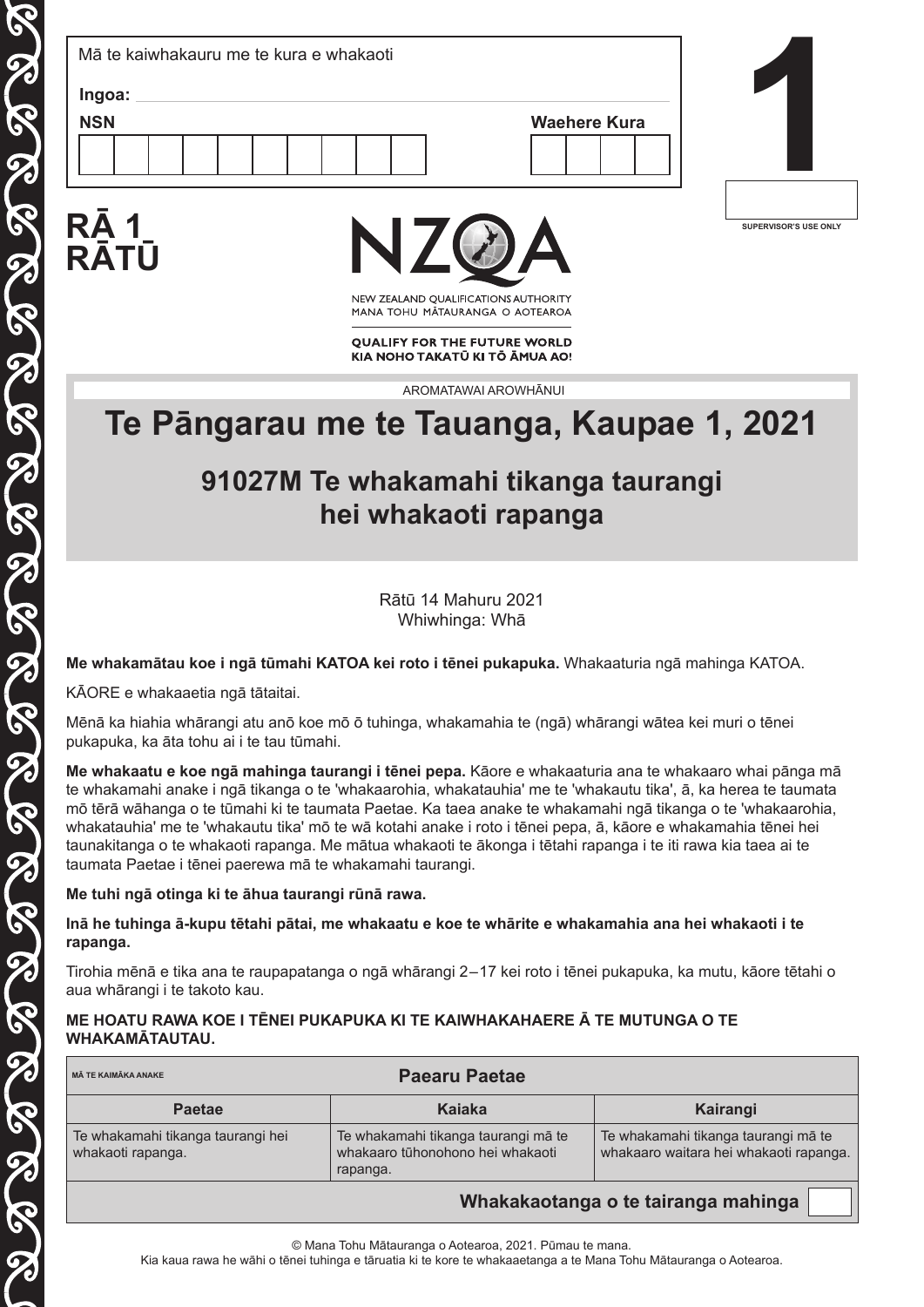#### **TŪMAHI TUATAHI**

(a) Whiriwhiria te uara o  $2x^2 - 3xy$  ina ko  $x = -3$  me  $y = 4$ .

(b) E rua ngā otinga o te whārite  $6 = 2x^2 - 11x$ , ko p me q, ā, he nui ake a p i a q.

He aha te uara o  $p - q$ ?

(c) Whiriwhiria ngā uara o ngā tau *m* me *n* e pono ai a  $(2x + m)^2 = 4x^2 + nx + 9$ , ina ko *m* me *n* he tau tōrunga.

**MĀ TE KAIMĀKA ANAKE**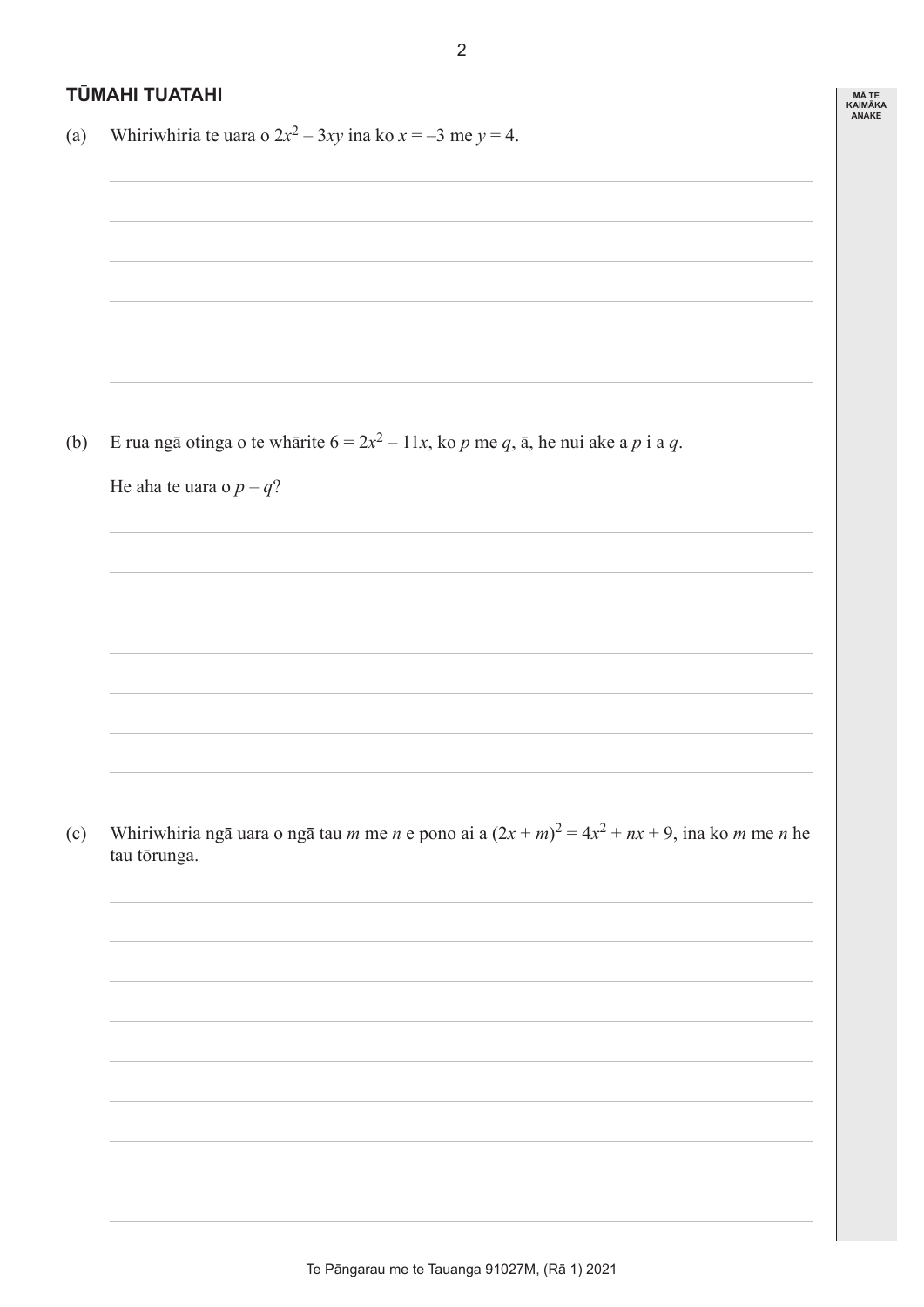**ASSESSOR'S USE ONLY**

### **QUESTION ONE**

(a) Find the value of  $2x^2 - 3xy$  when  $x = -3$  and  $y = 4$ .

(b) The equation  $6 = 2x^2 - 11x$  has two solutions, p and q, with p being greater than q.

What is the value of  $p - q$ ?

(c) Find the values of the numbers *m* and *n* that will make  $(2x + m)^2 = 4x^2 + nx + 9$  true, given that both *m* and *n* are positive numbers.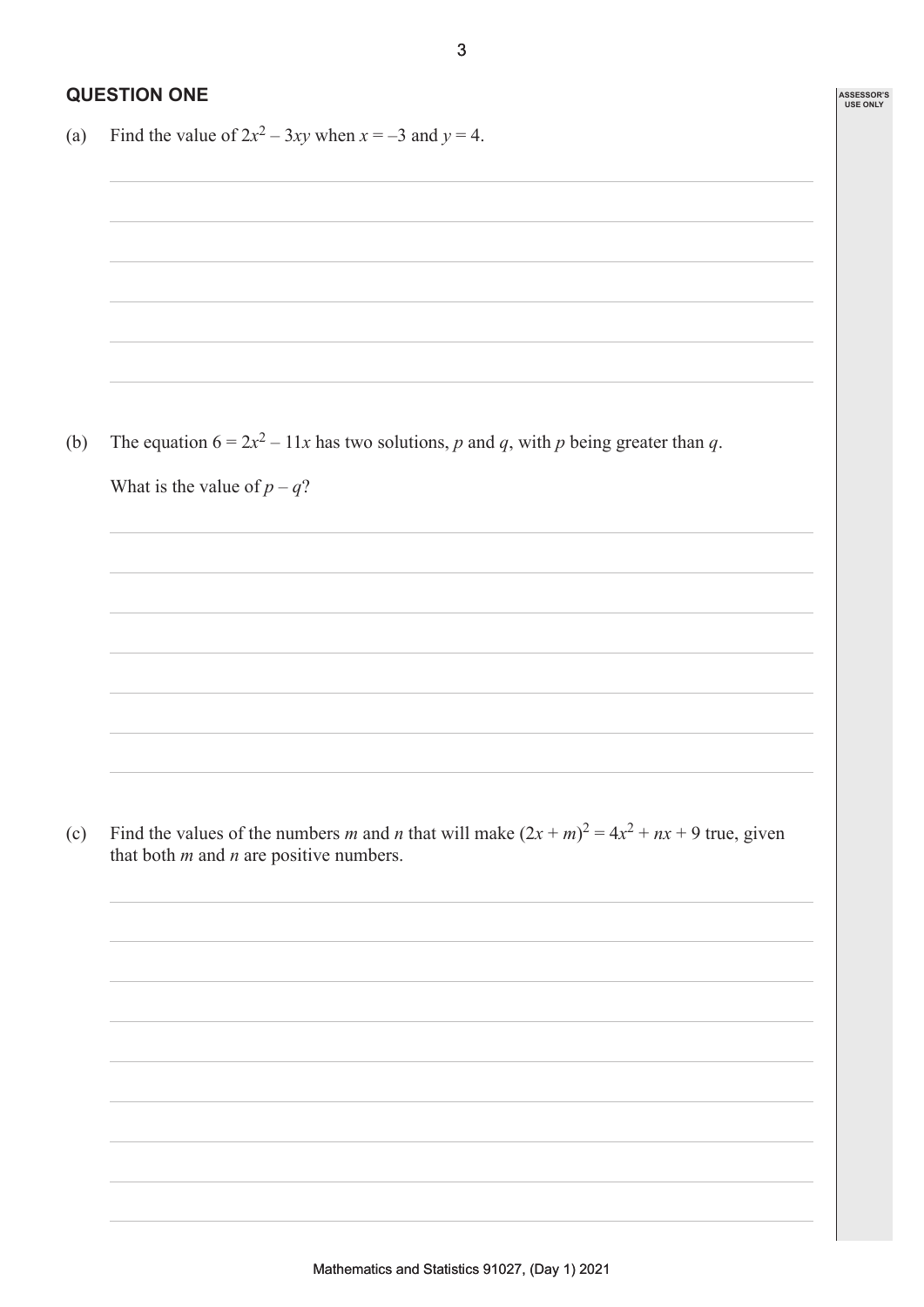Whakaotihia te whārite:  $w^4 - 18w^2 + 81 = 0$  $(d)$ **MÃ TE<br>KAIMÃKA<br>ANAKE** Mēnā ko  $R = \frac{5y - 4x}{y - 2x}$ , tuhia te whārite mō x e ai ki a y me R.  $(e)$ 

 $\overline{4}$ 

Te Pāngarau me te Tauanga 91027M, (Rā 1) 2021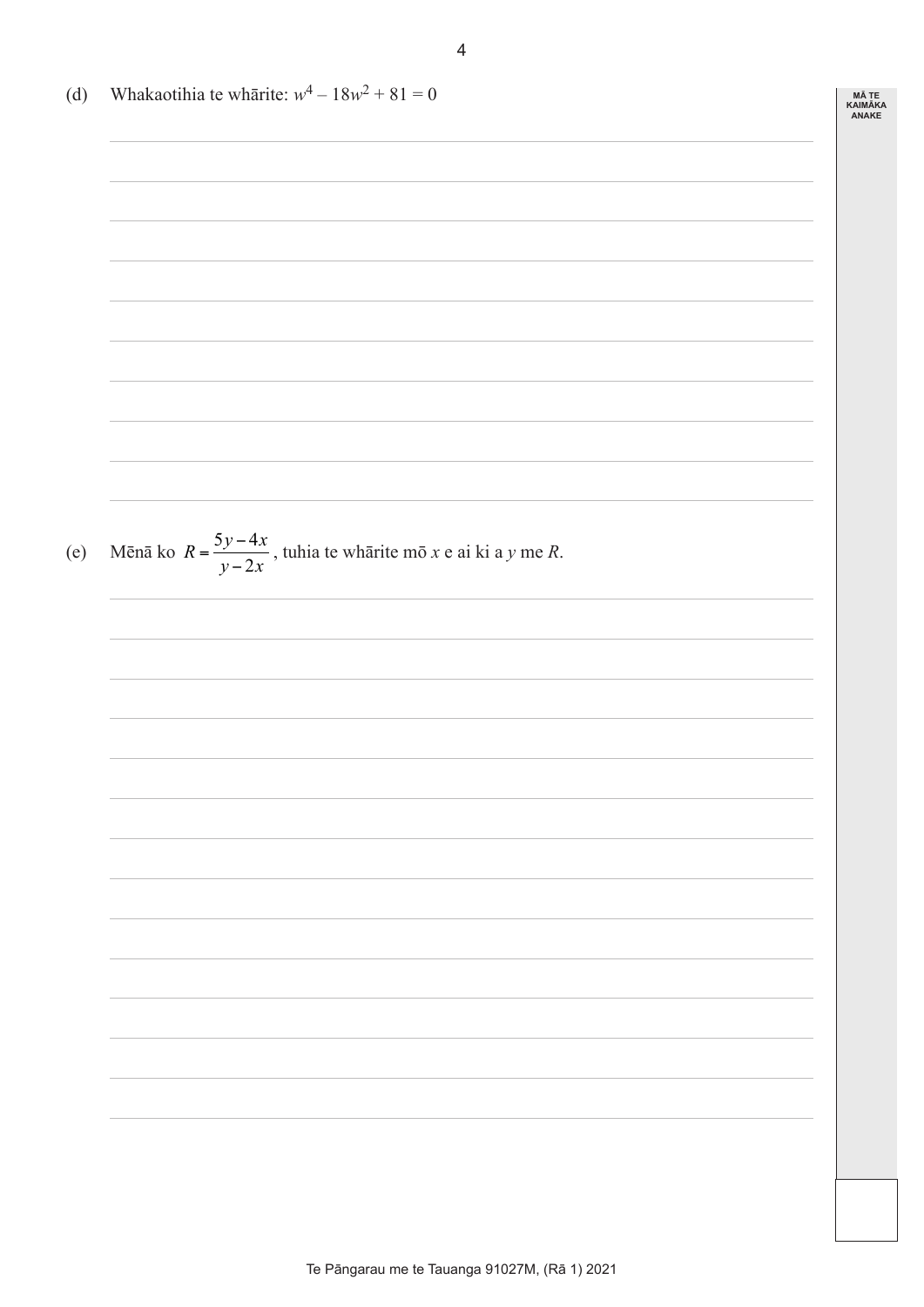(d) Solve the equation:  $w^4 - 18w^2 + 81 = 0$ (e) If  $R = \frac{5y - 4x}{2}$ *y* − 2*x* , give the equation for *x* in terms of *y* and *R*. **ASSESSOR'S USE ONLY**

Mathematics and Statistics 91027, (Day 1) 2021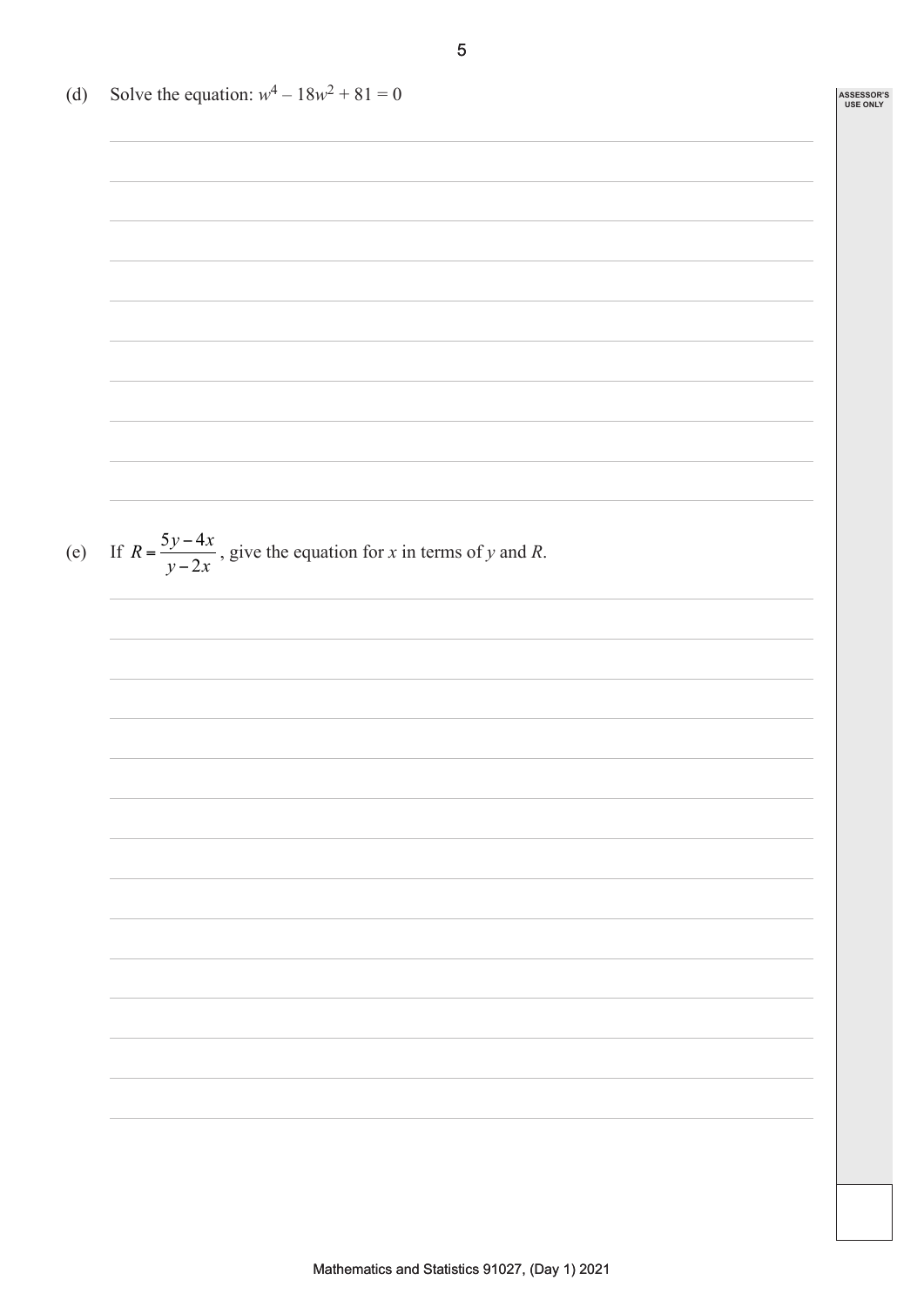**MÃ TE<br>KAIMÃKA<br>ANAKE** 

# **TÜMAHI TUARUA**

Mēnā ko te paenga o te āhua e whakaaturia ana i raro he 34 cm, whiriwhiria te uara o x.  $(a)$ 



Whakaotihia te tōrite:  $(3x + 2)(2x - 1) \le (6x + 1)(x - 3)$  $(b)$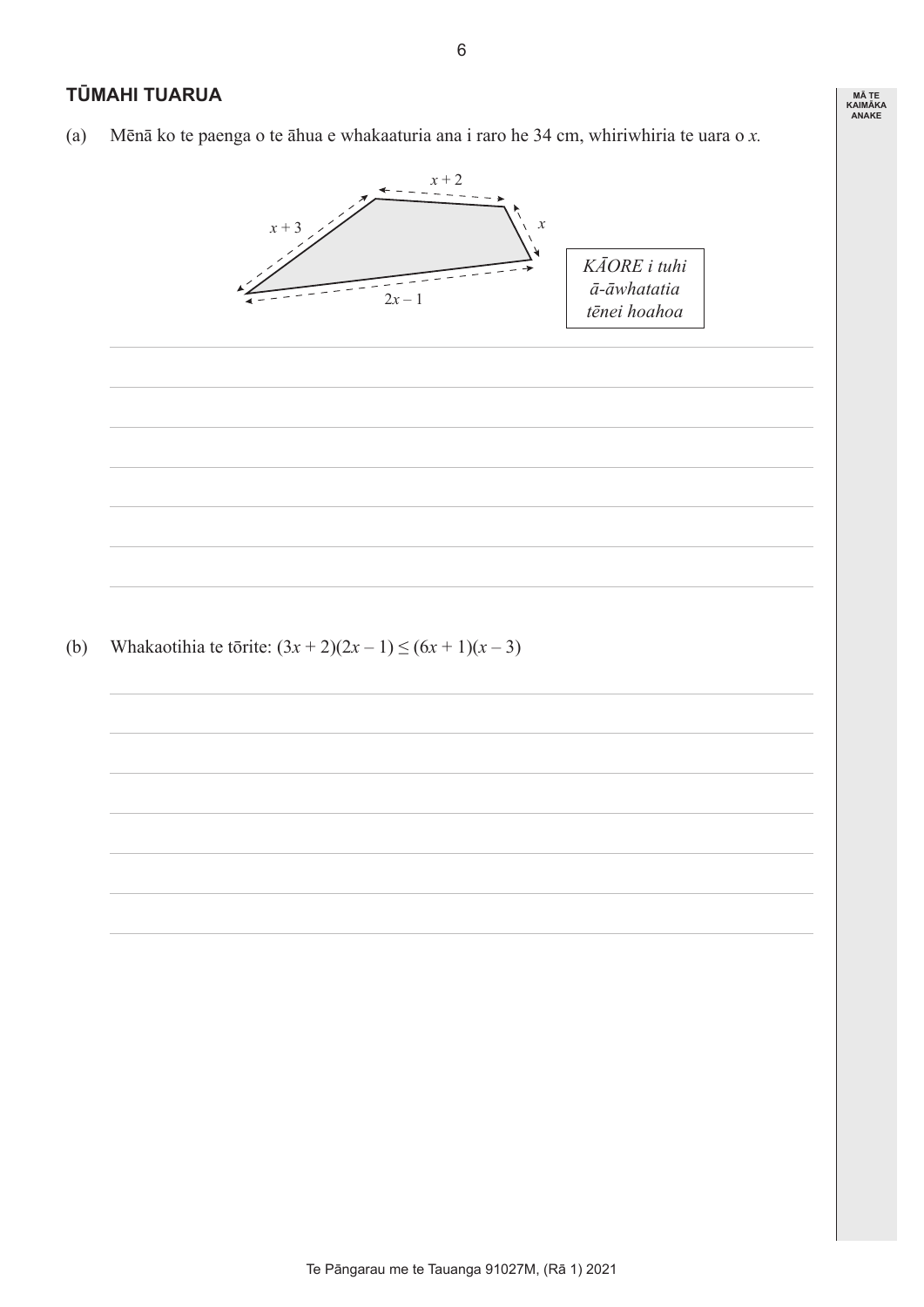**ASSESSOR'S USE ONLY**

## **QUESTION TWO**

(a) Given that the perimeter of the shape shown below is 34 cm, find the value of *x.*



(b) Solve the inequality:  $(3x + 2)(2x - 1) \le (6x + 1)(x - 3)$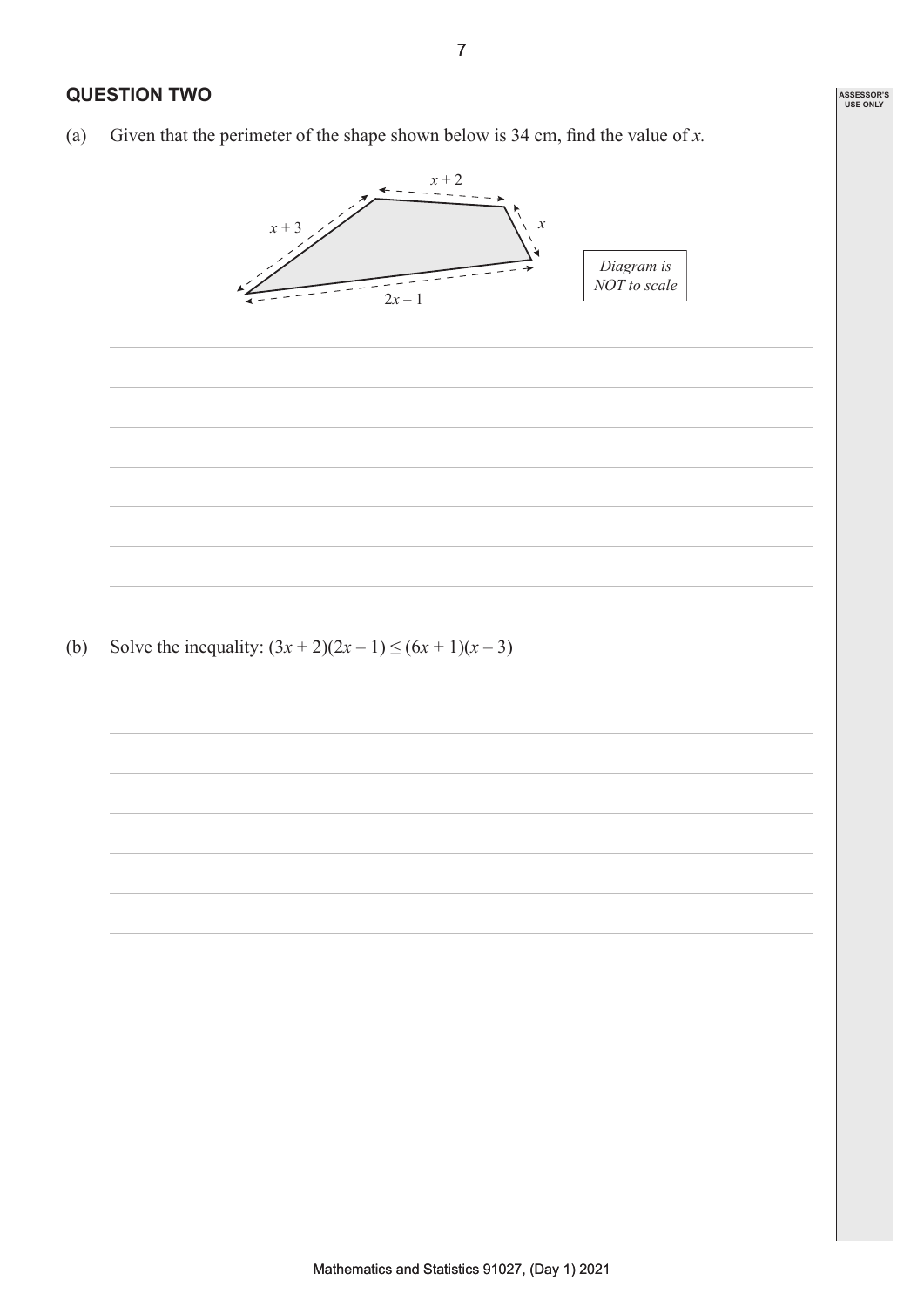- **MĀ TE KAIMĀKA ANAKE** (c) Ko te paenga o te tapawhā hāngai A he 46 cm, ā, ko te paenga o te tapawhā hāngai B he 32 cm, kei te hoahoa i raro. Whiriwhiria te roa me te whānui o ngā tapawhā hāngai A me B. **A B** 7*p*  $\frac{1}{5p}$  $\frac{1}{3q}$  $\frac{1}{2}$  $\overline{I}$   $\overline{I}$   $\overline{I}$ *NOT to scale ā-āwhatatia*  (d) Whakaotihia te whārite:  $\frac{x+2}{3} - \frac{2x-1}{5} = 1$ *KĀORE i tuhi tēnei hoahoa*
- 8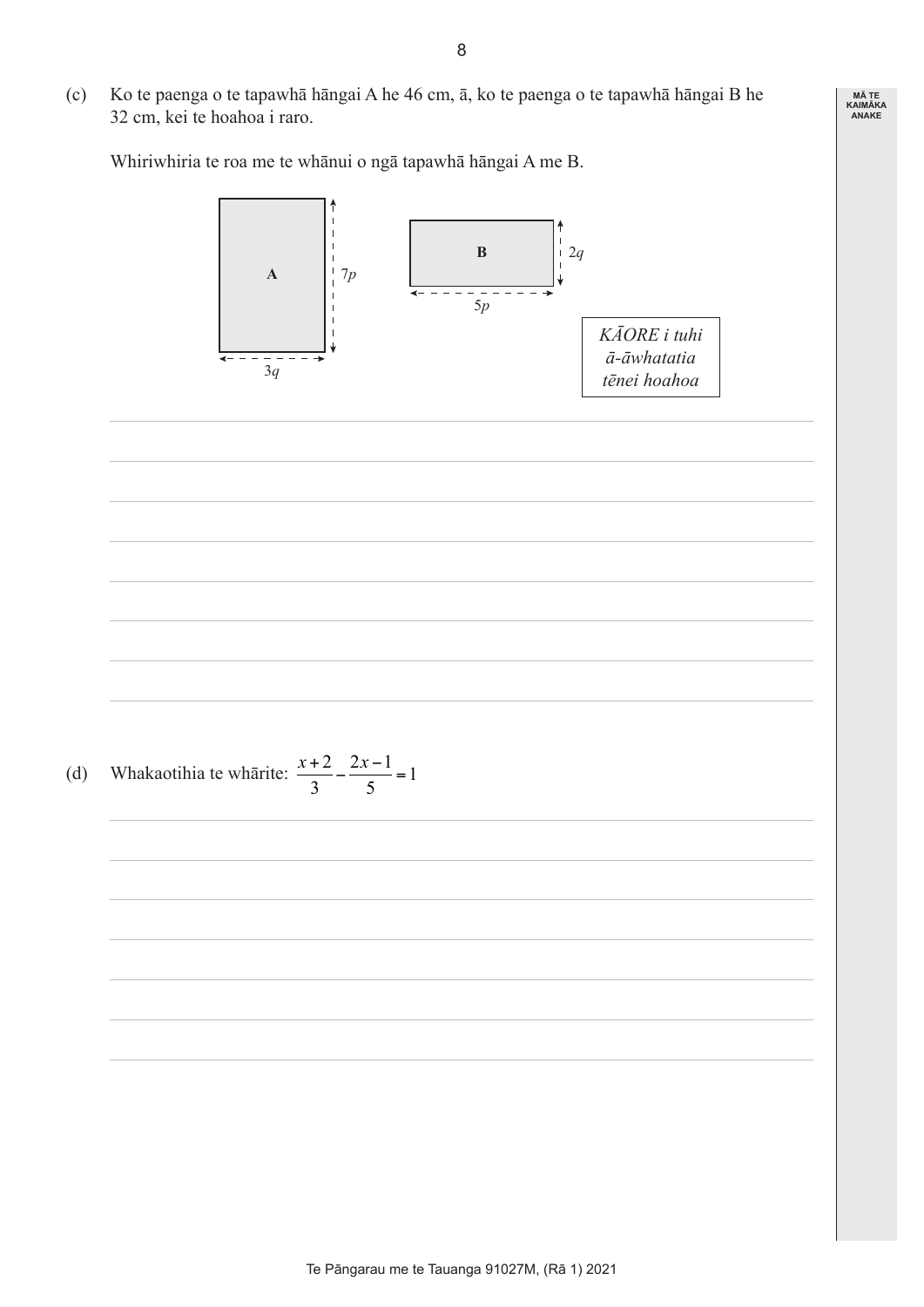- (c) The perimeter of rectangle A is 46 cm, and the perimeter of rectangle B is 32 cm, in the diagram below. Find the length and width of rectangles A and B. **A B** 7*p*  $\frac{1}{5p}$  $\frac{1}{3q}$  $\frac{1}{2}$  2q *Diagram is NOT to scale* (d) Solve the equation:  $\frac{x+2}{3} - \frac{2x-1}{5} = 1$ **ASSESSOR'S USE ONLY**
- 9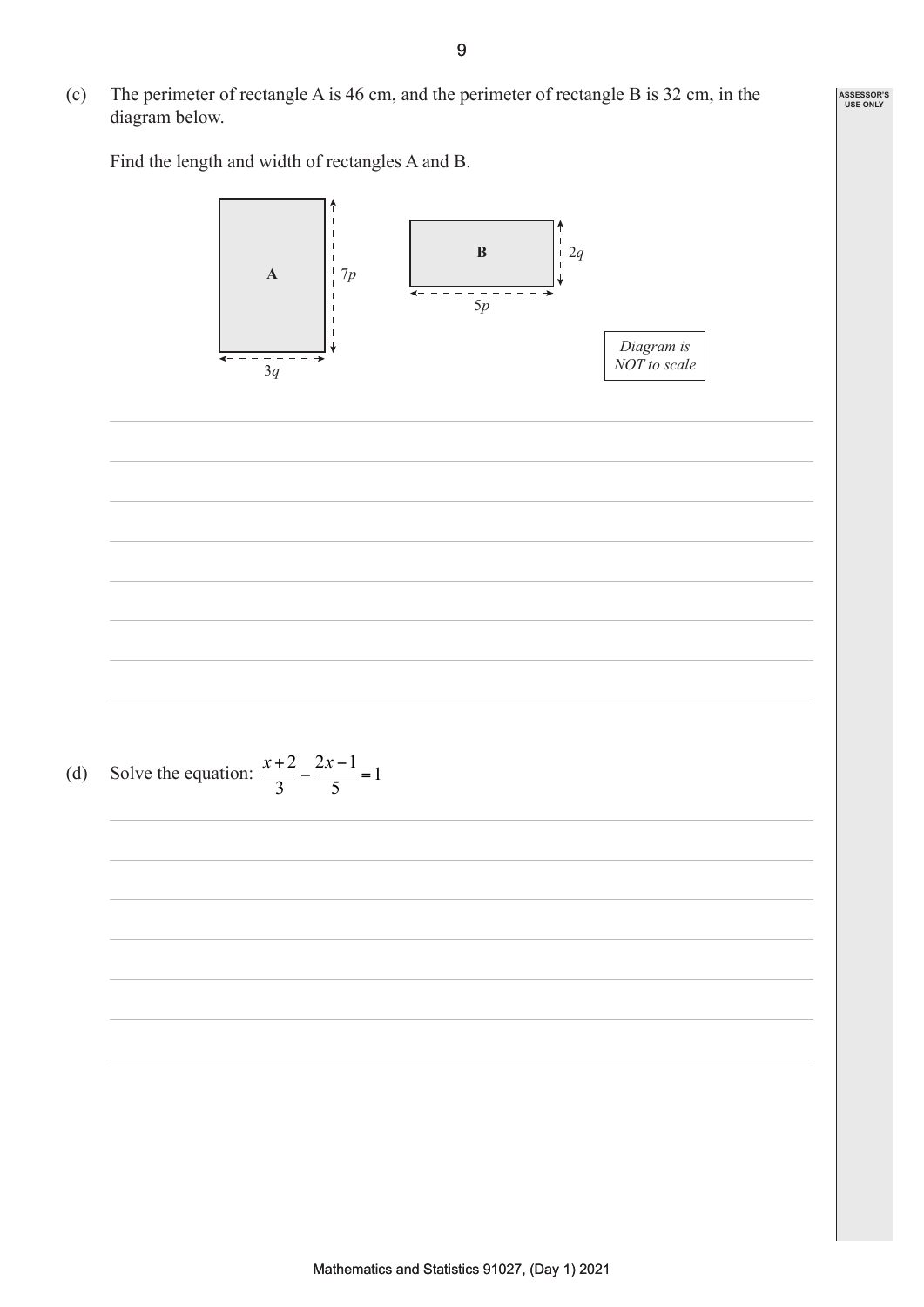(e) E takoto ana tētahi whāriki, he 3 mita te roa me te 2 mita te whānui, ki waenganui o tētahi **MĀ TE KAIMĀKA ANAKE** rūma tapawhā hāngai, ā, he taitapa o te *x* mita te whānui i waenga i ia taha o te whāriki me te pātū. He rearua ake te horahanga o te rūma katoa i te horahanga o te whāriki. Whiriwhiria te whānui, *x* mita, o te taitapa.  $\blacksquare$ *x* 3 m 2 m WHĀRIKI 2 m *x x* 3 m *KĀORE i tuhi*  7 *Diagram is NOT to scale ā-āwhatatia*   $\overline{1}$  $\int x$ *tēnei hoahoa*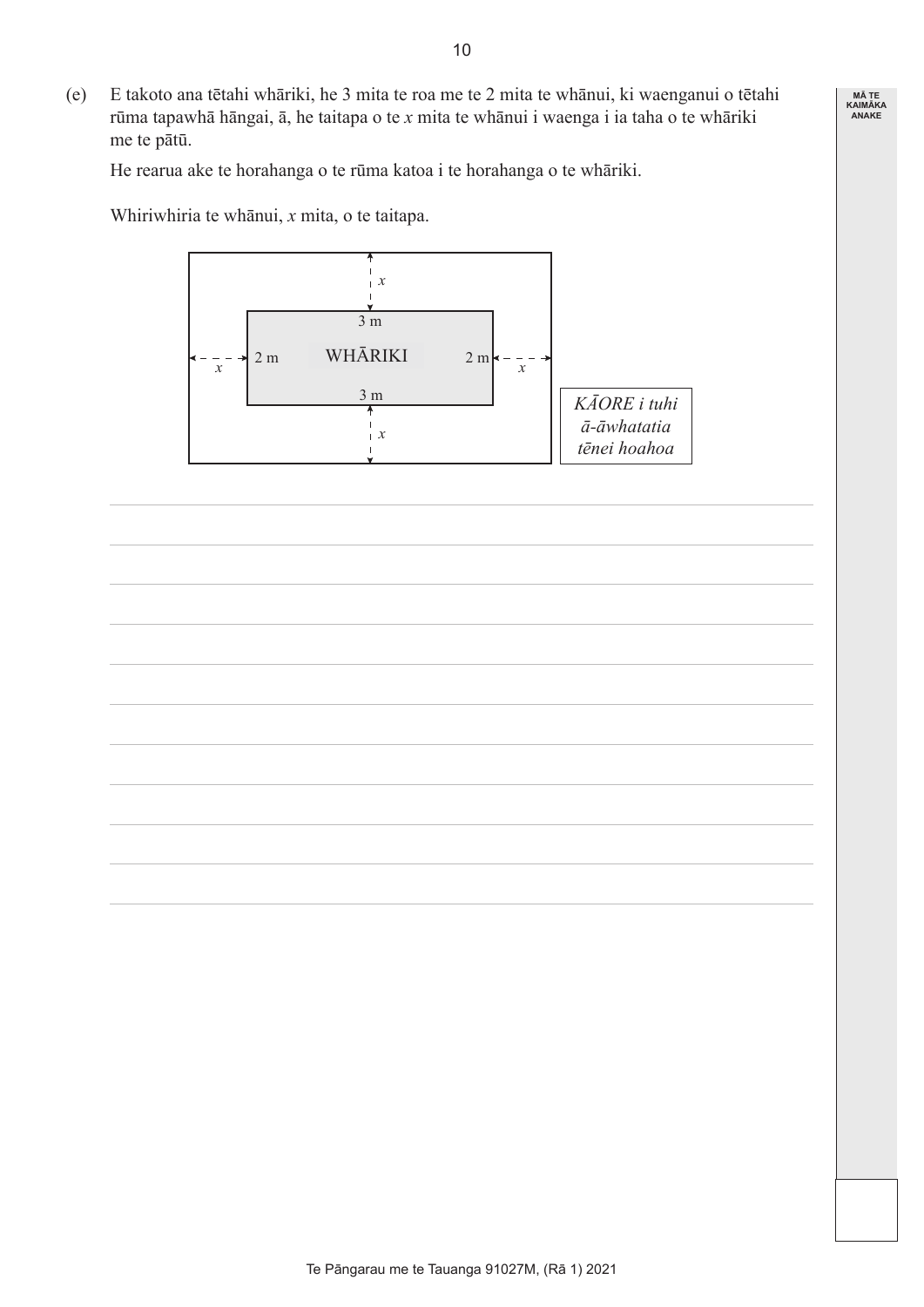(e) A rug, 3 metres long and 2 metres wide, lies in the centre of a rectangular room, leaving a border *x* metres wide between each edge of the rug and the wall.

The area of the whole room is double the area of the rug.

Find the width, *x* metres, of the border.



**ASSESSOR'S USE ONLY**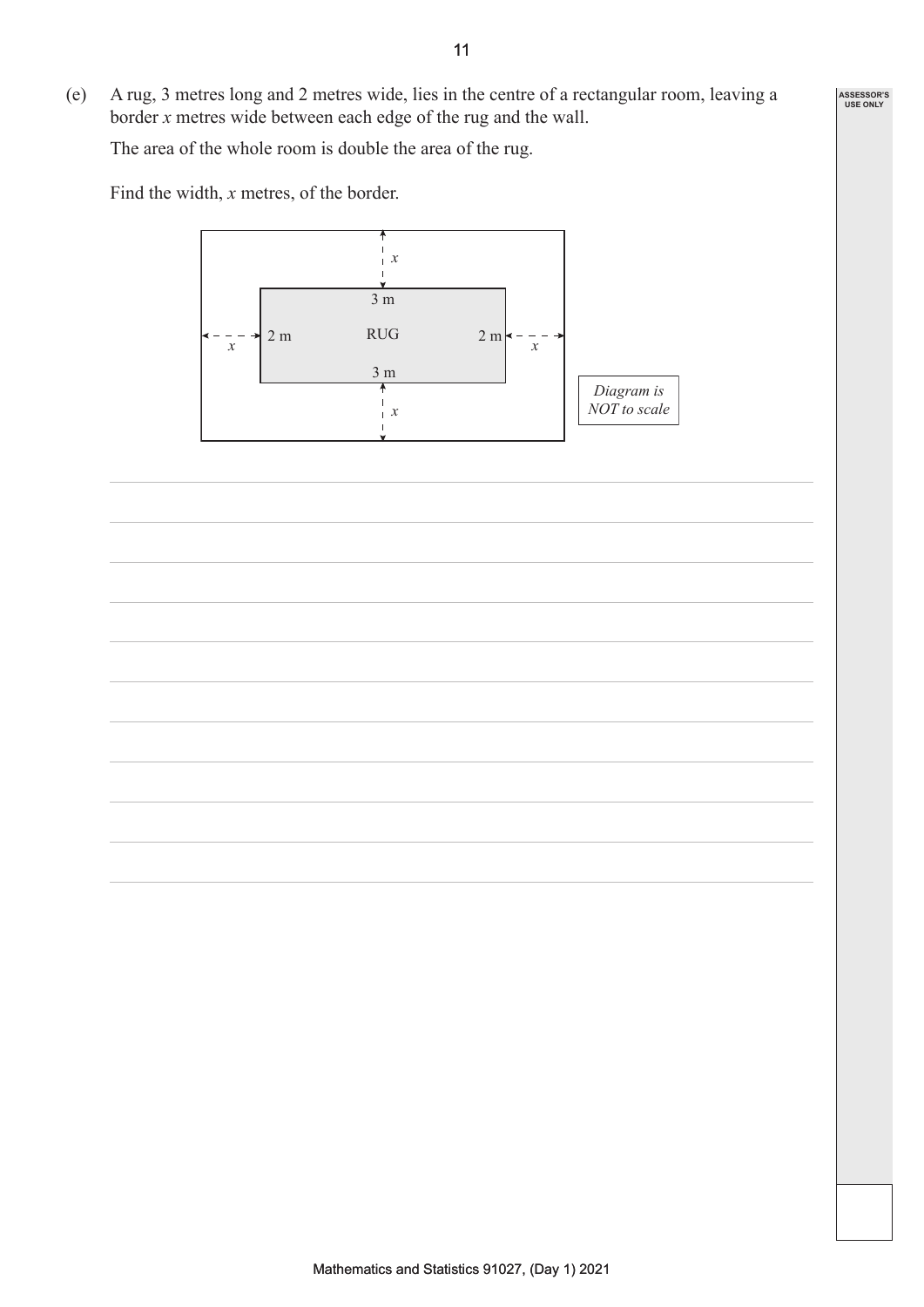## **TŪMAHI TUATORU**

(a) He aha te horahanga o tētahi tapawhā mēnā he (3*x* + 5) cm te roa o ngā taha? Tuhia tō whakautu e ai ki a x,  $\bar{a}$ , ki te  $\bar{a}$ hua o  $ax^2 + bx + c$ .

(b) Whakaotihia te whārite:  $2^x \times 2^{3x-8} = 16$ 

(c) Whakaotihia te whārite:  $\frac{2}{\pi}$ *x* −3  $-$  2 *x* +1  $=-\frac{3}{2}$ *x* +5

**MĀ TE KAIMĀKA ANAKE**

12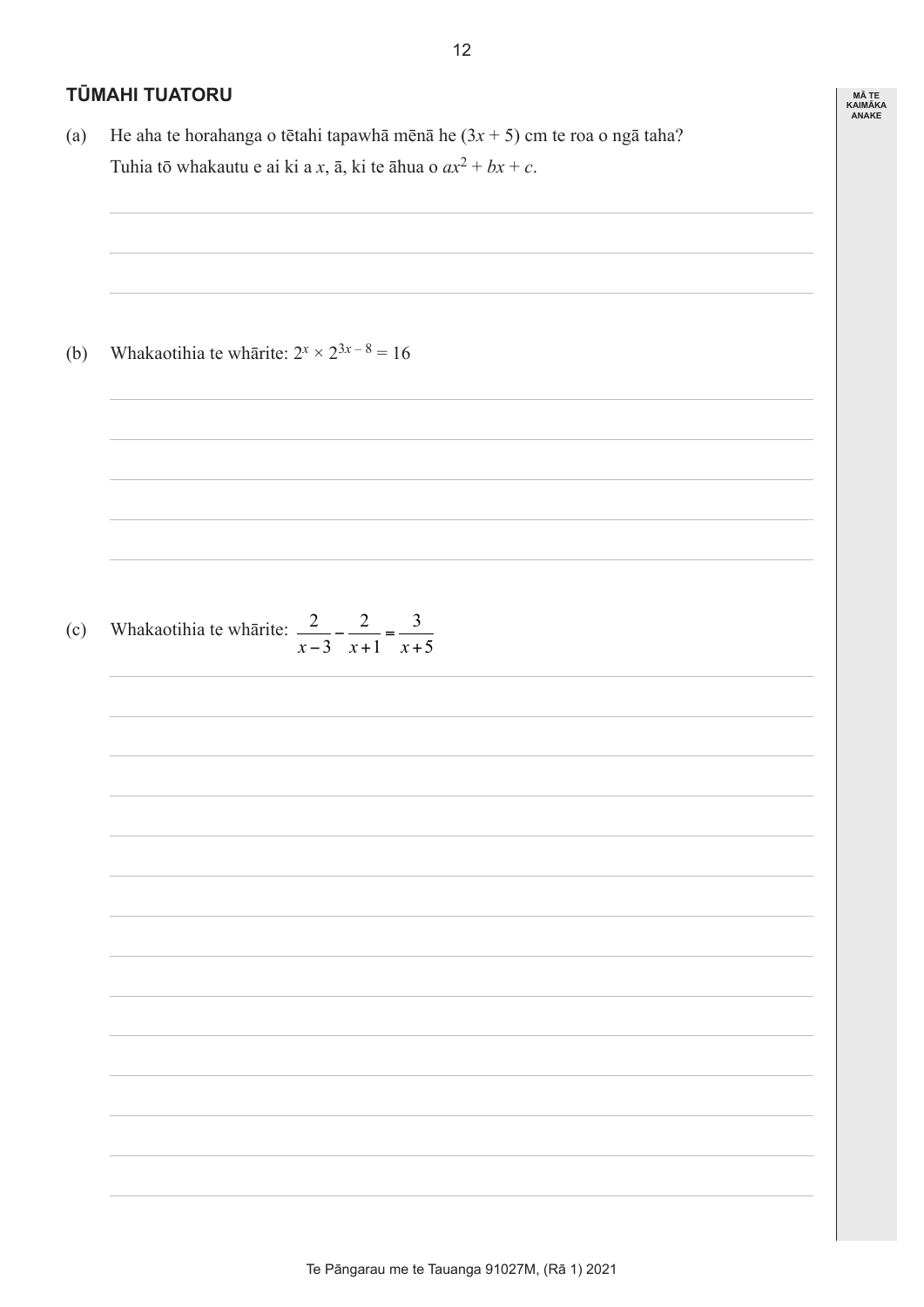### **QUESTION THREE**

(a) What is the area of a square with sides of length  $(3x + 5)$  cm? Give your answer in terms of x and in the form  $ax^2 + bx + c$ .

(b) Solve the equation:  $2^x \times 2^{3x-8} = 16$ 

(c) Solve the equation:  $\frac{2}{2}$ *x* −3  $-$  2 *x* +1  $=-\frac{3}{2}$ *x* +5 **ASSESSOR'S USE ONLY**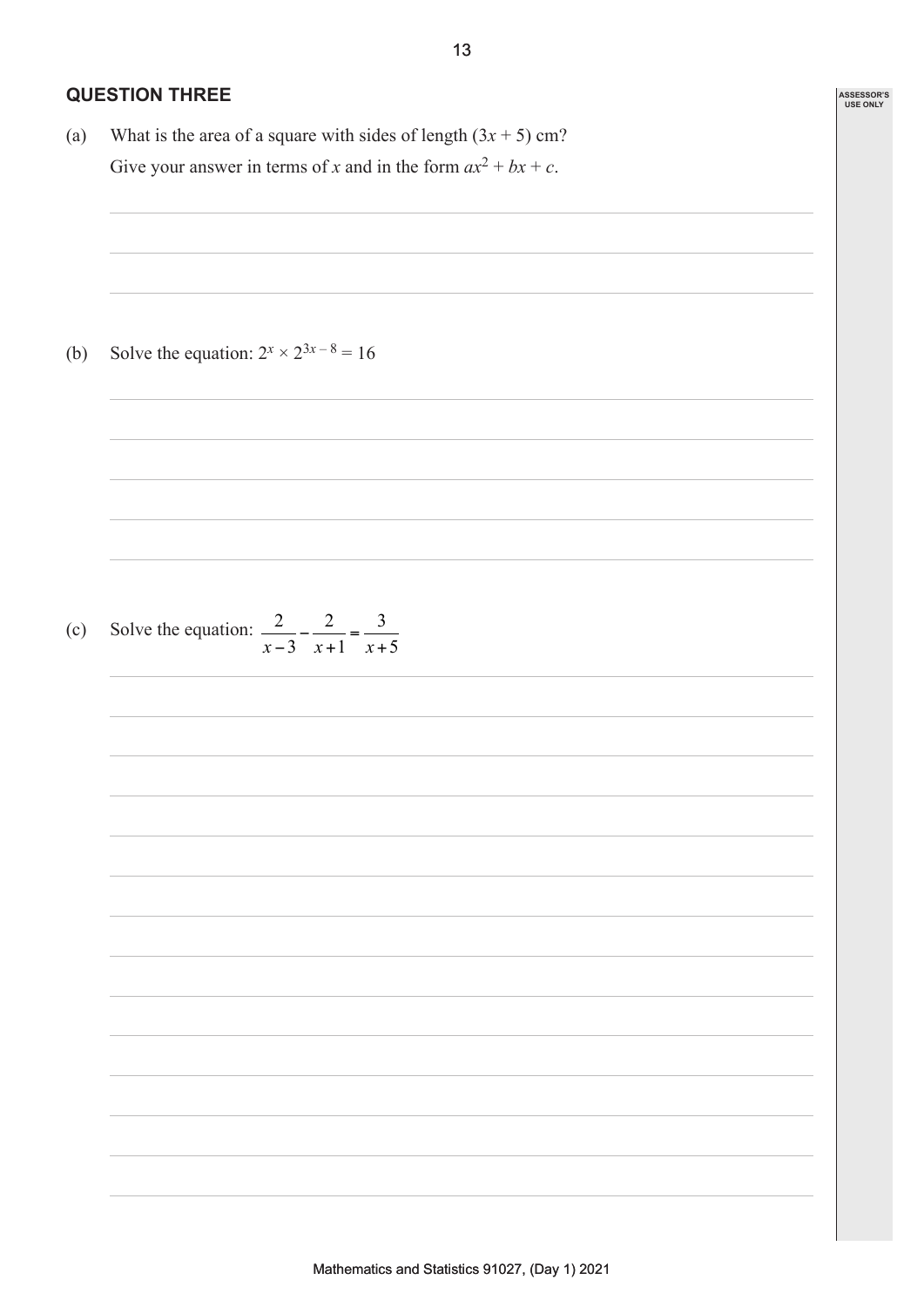| <b>MÄTE</b>    |
|----------------|
| <b>KAIMĀKA</b> |
| <b>ANAKE</b>   |

| (d) Whakarūnātia, ki tērā e tino taea ana: $2x^2 - 3x - 14$ |          |  |
|-------------------------------------------------------------|----------|--|
|                                                             | $2x^2-8$ |  |

(e) I te peita a Ben i ngā rārangi torotika ki te papatākaro mō tōna kapa whutupōro hei mahi i ētahi mahinga whakangungu.

Ko te tapeke o te roa o ngā rārangi katoa i peitatia e whakaaturia ana i roto i te hoahoa i raro he 20 mita.

Mēnā ko te wāhi i kaurukutia he 14 m2, whiriwhiria ngā uara o *x* ka taea.

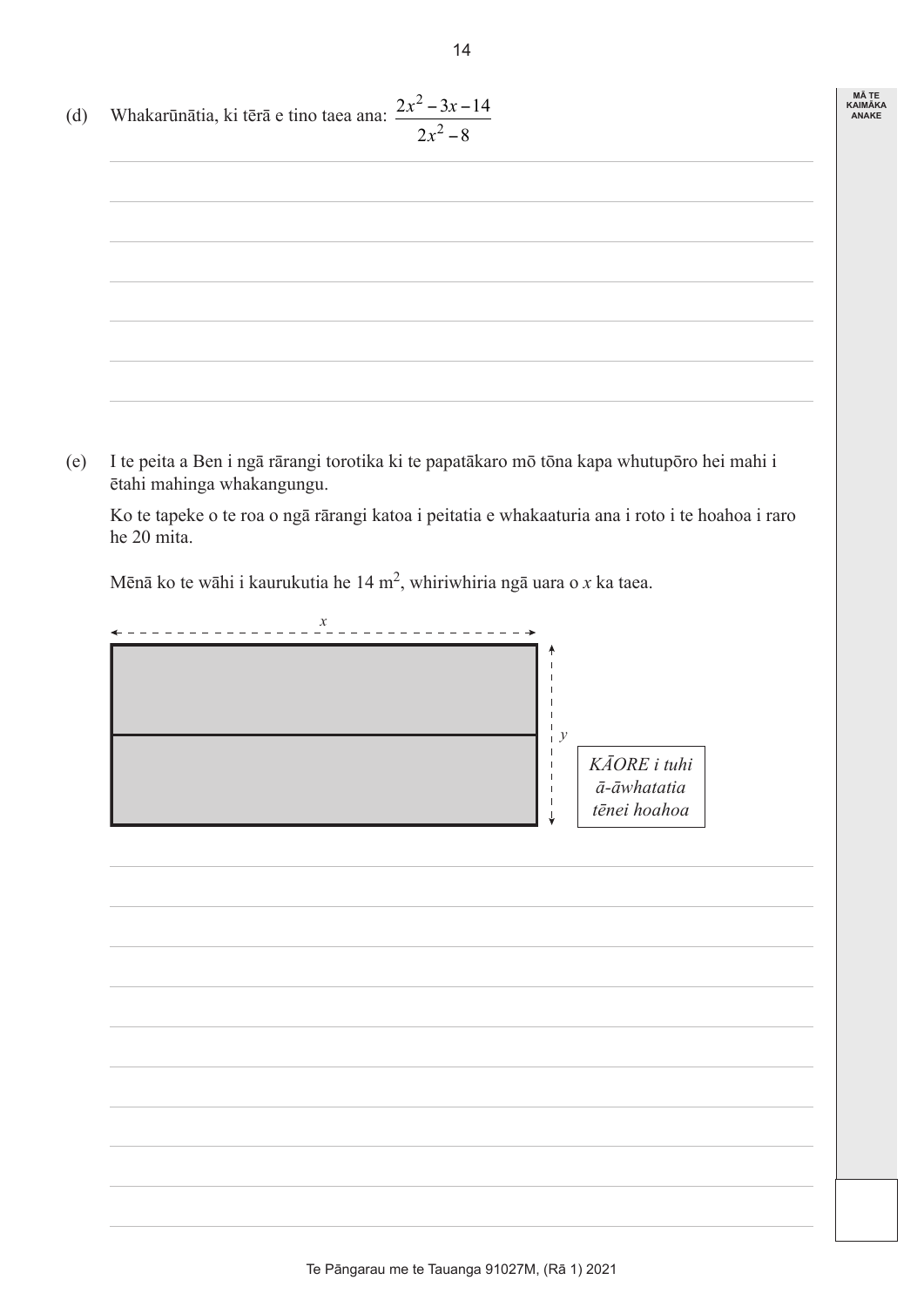|            | Simplify, as far as possible: $\frac{2x^2 - 3x - 14}{2x^2 - 8}$                               |                            |
|------------|-----------------------------------------------------------------------------------------------|----------------------------|
|            |                                                                                               |                            |
|            |                                                                                               |                            |
|            |                                                                                               |                            |
| exercises. | Ben has been painting some straight lines on the field for his rugby team to do some training |                            |
|            | The total length of all the painted lines shown in the diagram below is 20 metres.            |                            |
|            | If the shaded area is $14 \text{ m}^2$ , find the possible values of x.                       |                            |
|            |                                                                                               |                            |
|            |                                                                                               | Diagram is<br>NOT to scale |
|            |                                                                                               |                            |
|            |                                                                                               |                            |
|            |                                                                                               |                            |
|            |                                                                                               |                            |

15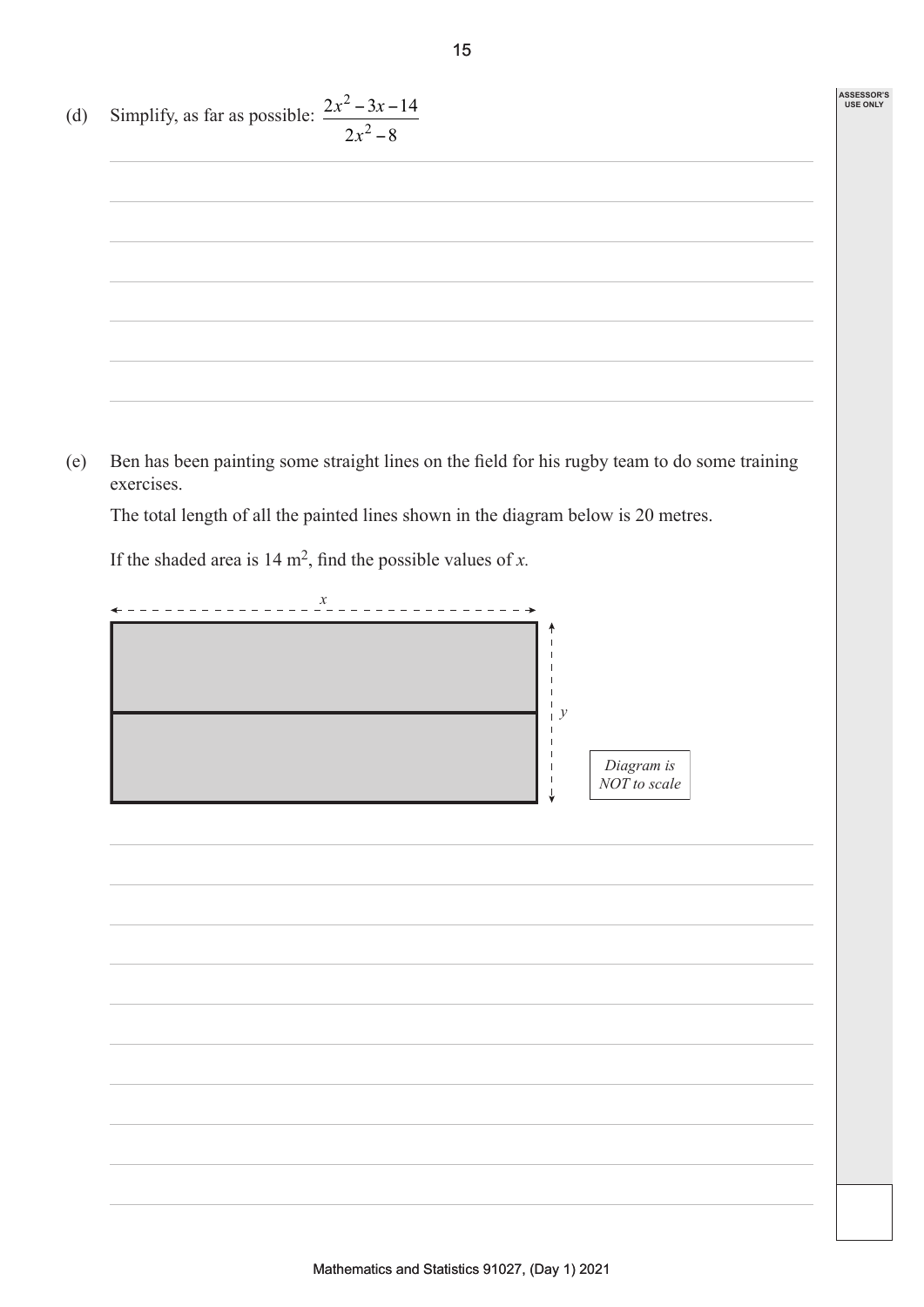| TAU TŪMAHI | He whārangi anō ki te hiahiatia.<br>Tuhia te (ngā) tau tūmahi mēnā e tika ana. | KAIMĀKA |
|------------|--------------------------------------------------------------------------------|---------|
|            |                                                                                |         |
|            |                                                                                |         |
|            |                                                                                |         |
|            |                                                                                |         |
|            |                                                                                |         |
|            |                                                                                |         |
|            |                                                                                |         |
|            |                                                                                |         |
|            |                                                                                |         |
|            |                                                                                |         |
|            |                                                                                |         |
|            |                                                                                |         |
|            |                                                                                |         |
|            |                                                                                |         |
|            |                                                                                |         |
|            |                                                                                |         |
|            |                                                                                |         |
|            |                                                                                |         |
|            |                                                                                |         |
|            |                                                                                |         |
|            |                                                                                |         |
|            |                                                                                |         |
|            |                                                                                |         |
|            |                                                                                |         |
|            |                                                                                |         |
|            |                                                                                |         |
|            |                                                                                |         |
|            |                                                                                |         |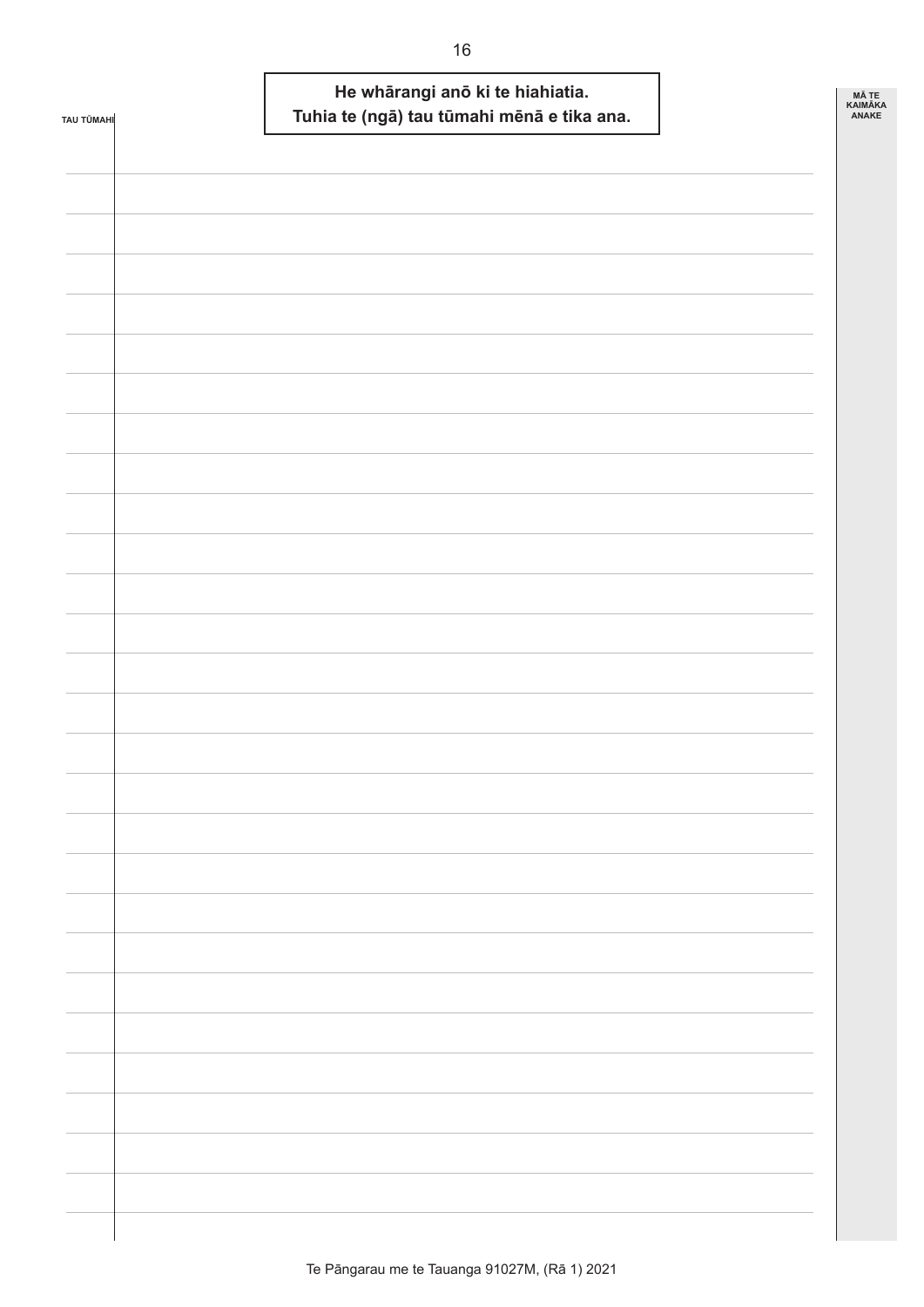| QUESTION<br>NUMBER | Extra space if required.<br>Write the question number(s) if applicable. | ASSESSOR'S<br>USE ONLY |
|--------------------|-------------------------------------------------------------------------|------------------------|
|                    |                                                                         |                        |
|                    |                                                                         |                        |
|                    |                                                                         |                        |
|                    |                                                                         |                        |
|                    |                                                                         |                        |
|                    |                                                                         |                        |
|                    |                                                                         |                        |
|                    |                                                                         |                        |
|                    |                                                                         |                        |
|                    |                                                                         |                        |
|                    |                                                                         |                        |
|                    |                                                                         |                        |
|                    |                                                                         |                        |
|                    |                                                                         |                        |